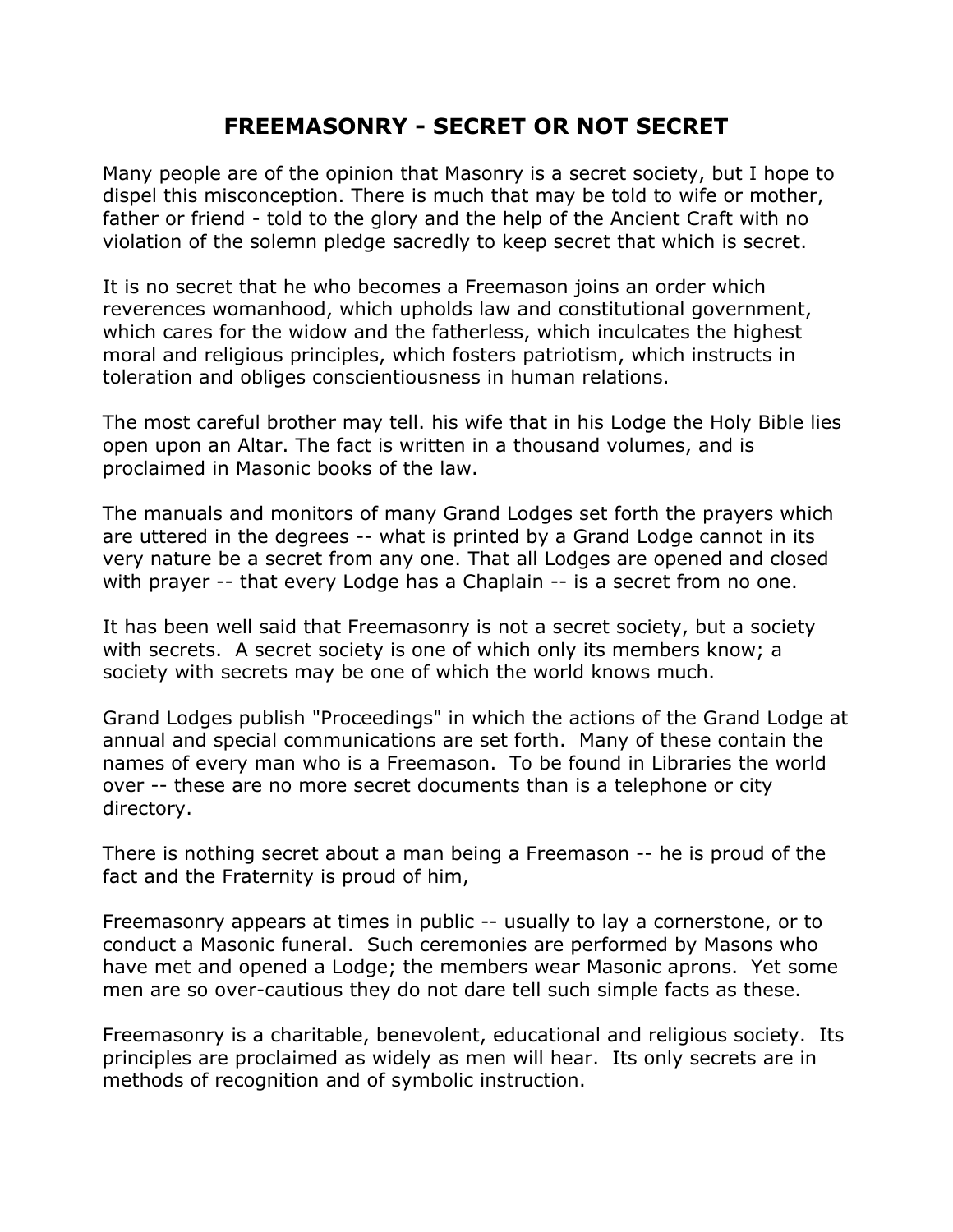"But my wife wants to know what we do in Lodge" - someone states.

Tell her what you do in Lodge! You meet and open. The opening is a ritualistic ceremony in which brethren are reminded of that which is high and holy in Freemasonry. The chaplain invokes the blessing of God. Minutes are read, visitors welcomed, matters of business and charity are discussed, action is taken. The ill are heard from, through the Committee on the Sick; letters. from absent brethren are read. Is there anything here, except the words and form of ritualistic ceremony, that the world may not know?

A degree is conferred. Here, indeed, is secrecy! But the degree is but a manner of teaching, and if Freemasons desire to keep it to themselves, it is because those who are not Masons cannot understand. The instructor of mathematics would gladly teach the binomial theorem to a kindergarten child, but the child would not know even the meaning of the words. He must have knowledge before he can comprehend. So it is with the degree -- it can only be understood by those who have been taught -- and it is itself that teaching.

The degree over, there follows a social hour, a fraternizing and fellowship. Then the Lodge is closed, again with a ceremony which is uplifting and inspiring. Again the blessing of the Most High is asked and the brethren return to their homes. He is poor of spirit indeed who takes not with him something of inspiration from this that he has heard as simple as it is profound.

If there be anywhere a member of the Order who is not a loving husband and father; who does not give loyalty to his friends and government; who is not honored of men and reverent before God; who is not charitable and compassionate in act as well as thought; who is not honorable before all men; such a one has not abided by that which Masonry teaches, nor lived up to the obligations he has most solemnly assumed. And of this there is no secrecy -- Masonry proclaims these teachings as her own, and any Freemason may tell them to whom he will.

Freemasonry is meaningless unless we shape those ideals into actual life and work. Only then will it and our work become real and effective.

The heart of the message of Freemasonry must be in our hearts and its ideals of brotherhood must be in the living practise of our work and lives in whatever form it takes.

A true Mason in his work inspires others, understands others, reasons with others, helps others, appreciates others and yet may even disagree without being disagreeable.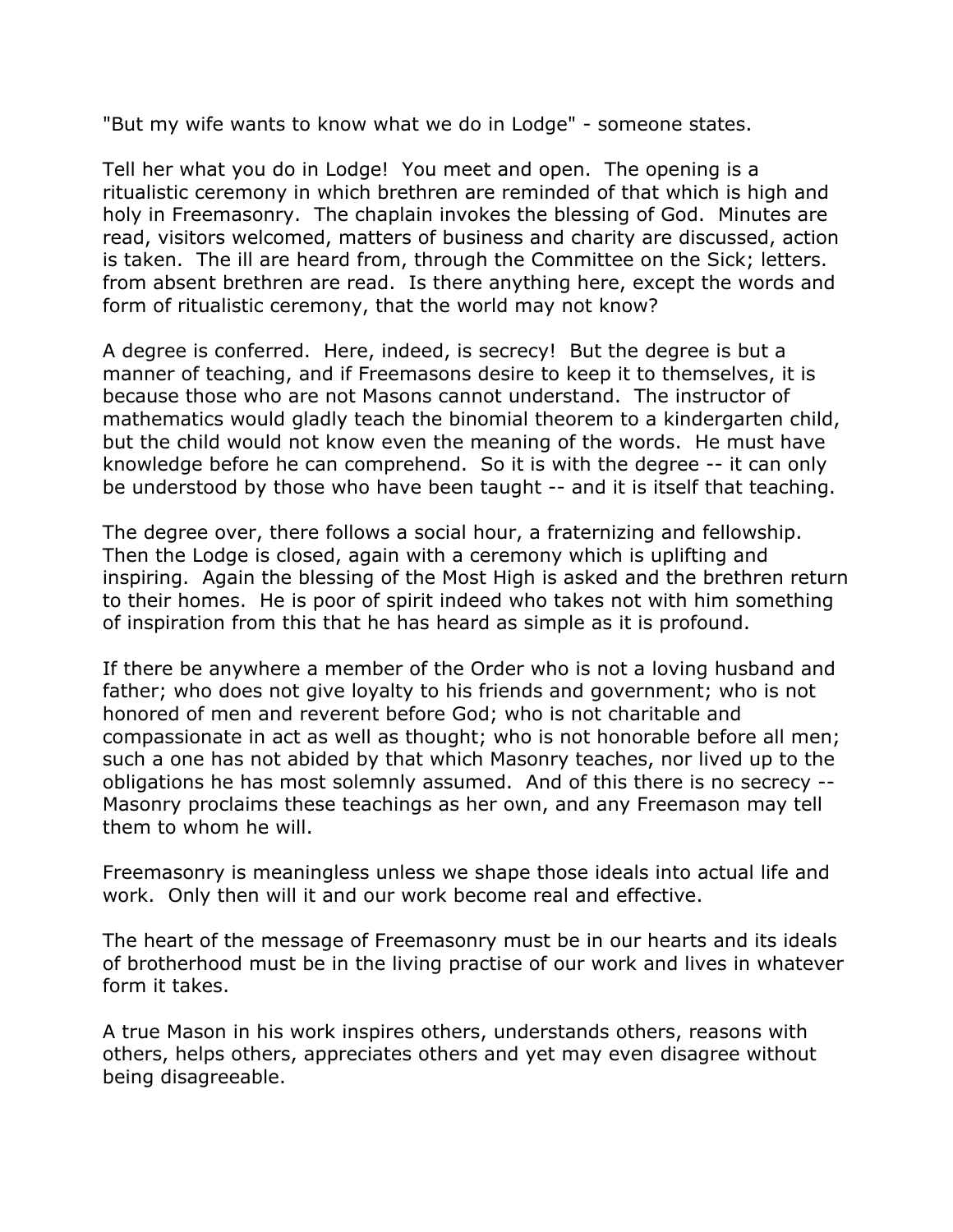A true Mason in his work also recognizes others and knows that a thank you now and then strengthens the bond of goodwill among men.

If a person at his job is to be a moving force he must bring to it a sincere understanding heart and see each man's need as a challenge to service and to get the best out of our work or life we must put the very best into it. The art of true living includes the power of seeing good in others, in all our fellow men.

To be successful in our work we must remember those basic fundamentals – tolerance and love.

Masonry may be pushed aside at times for our job, TV, sports, service clubs, etc., but to be successful in whatever work we do we cannot push its principles aside, they must be a part of us.

> A man is as great as the truth he speaks, As great as the help he gives, As great as the destiny he seeks, As great as the life he lives.

Let's get down to positive facts and positive life, as we can make it. Rather than waste our energy crying the blues, pointing at problems and practices which are often cited as sure evidence that the world and its people are headed for Hell, non-stop -- we would be better off and more people would listen if we would only **Eliminate the Negative and Accentuate the Positive.** If we can keep an open mind and have no prejudices toward our fellowman, have more tolerance toward his shortcomings and problems, our outlook on life will improve and strengthen through sharing and being a part of the community in which we live. For, as a rule, people are ready and willing to accept us; the only requirement is that they be given half a chance.

One of our main poor contributors to breakdown in our relations with others is poor communication. Whenever people fail to express their feelings meaningfully, the distance between freezes over. It happens between nations too, unfortunately. When a person neither speaks his mind or listens carefully to what is said by others, then he is on very thin ice. The result is usually a horrible death for personality or a nation.

There are times to forget Self and think of others. For instance, the Bumble Bee is built in a rather interesting fashion. Scientists say that physically speaking he should not be able to fly. The size and weight of his body do not provide a positive ratio when compared to the span and action of his wings. Aerodynamically the Bumble Bee is a Bungle. Sheer objectivity contends that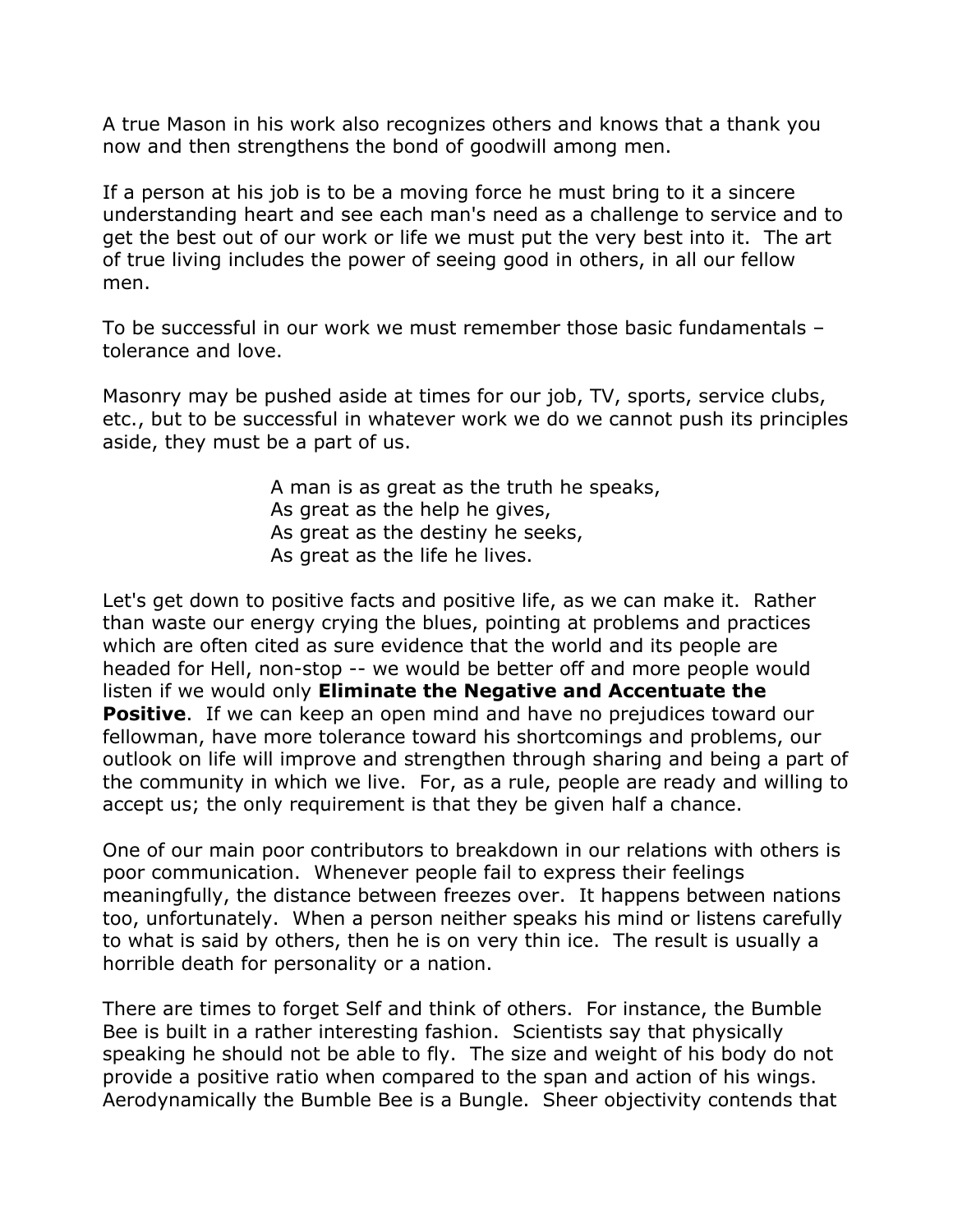he should never make it off the ground - but the Bumble Bee doesn't know that, so he flies anyway.

Many people are so conscious of themselves, so inhibited by their fears and so dominated by their own shortcomings or the opinion of others, that they never get off the ground either, not in their personal lives or in the field of productive living. They may know the facts of life and be completely familiar with the habits of the birds and bees, but life only begins there. Hopefully it will not end before what appears to be impossible has been achieved by transcending personal and physical failings. Let's not forget that funny old Bumble Bee in our approach to love and marriage and life in the community.

Every day is a present. How do you open it? Are you excited about how you will use it? There is nothing much sadder than to hear someone say, as we often have, "You know I have wasted my life, if only I could live it over again". Comments like this come from people over 40, who have taken life pretty much for granted. They have managed to fill in the time with the usual rounds; eating sleeping and earning a living. Then suddenly they realize that better than half their life span has slipped away and they haven't been living at all - just existing.

There is a great deal more to life than this. We have minds which transcend the body and talents which., when developed, nurture the soul. Most, I am sure, would agree and say, "Yes, life is more than existing". Perhaps even those who do little more than exist would agree. This leads me to believe that there must be still another key to life. Indeed, there is the conviction that each new day is not just time to be spent but a treasure to be wisely invested.

**TODAY IS THE FIRST DAY OF THE REST OF OUR LIVES** ---- a brand new day for us to enjoy. More days will be coming, but no one of them will be more important than today. There will never be another just like it. It is waiting to be filled creatively and joyously with your living.

As we reflect on some ways by which we might better fill our days, here are some thoughts by Alice E. Chase in her poem, "If Suddenly We Knew".